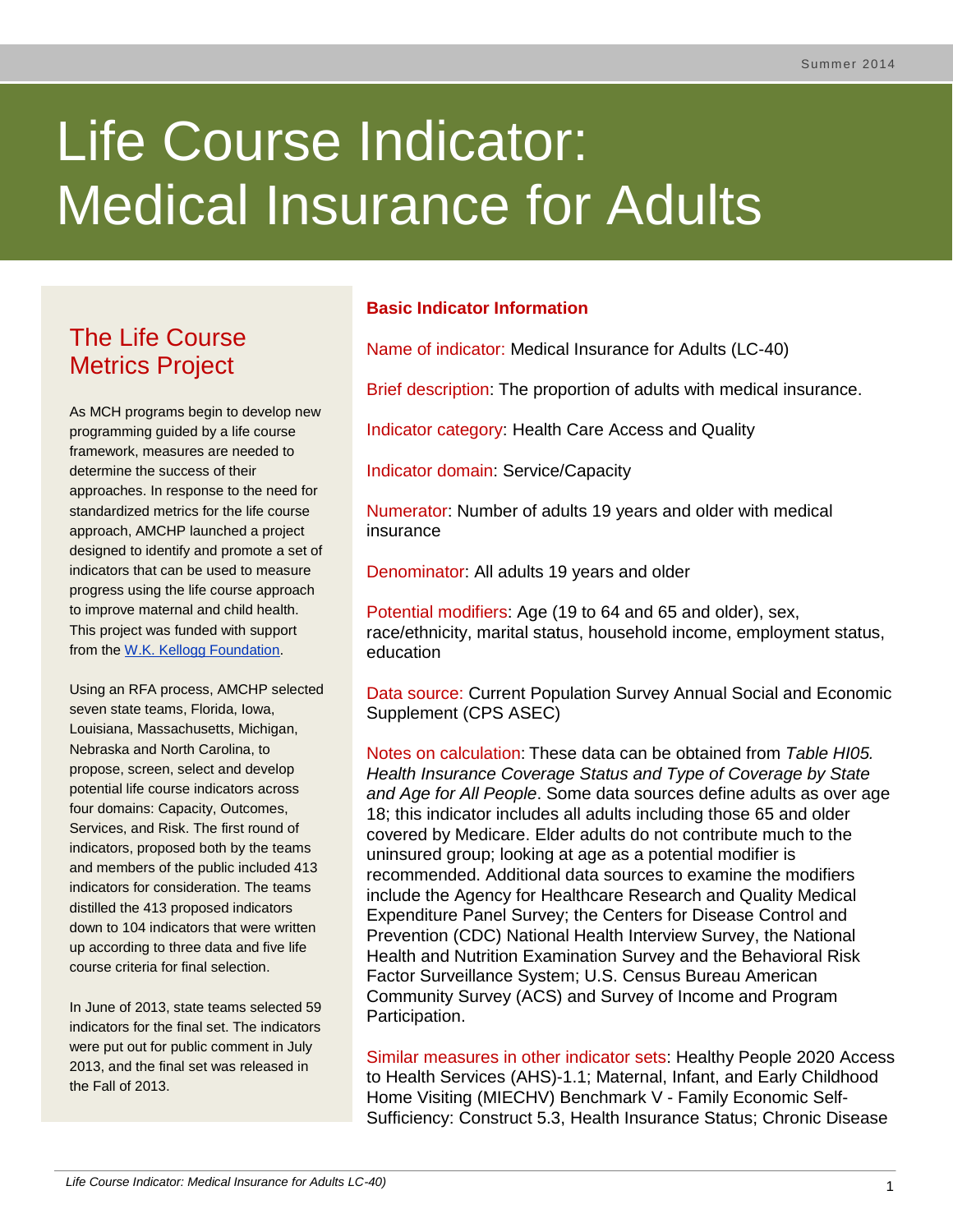# **Life Course Criteria**

#### *Introduction*

In 2012, there were 48 million Americans, representing about 15 percent of the population, without health insurance (DeNavas-Walt, 2013). Of these uninsured Americans, more than 80 percent were 19 years of age or older, the majority had low incomes, and persons of color were disproportionately represented. There are many reasons why so many Americans have not had health insurance, although the number of uninsured persons in the United States has been decreasing since the implementation of the *Patient Protection and Affordable Care Act* (ACA) in 2010.

Many persons do not have access to insurance through an employer; and there have been limited affordable options to purchase insurance. For low-income families, there are public insurance options (e.g., Medicaid), but there are gaps in eligibility, and the process of securing coverage can be onerous. Additionally, Medicaid has historically been based on categorical eligibility that included pregnant women, children, and disabled and elderly persons, but not non-disabled adults. The ACA has expanded access to insurance coverage. Two of its key provisions are to close the eligibility gap for low-income persons, including non-disabled adults through Medicaid expansions, and to facilitate access to insurance coverage through the Health Insurance Exchanges.

Lack of insurance has both health and financial implications. Numerous studies have demonstrated the positive effects of Insurance coverage on both chronic and acute conditions (Institute of Medicine, 2002a; McWilliams, 2009). When uninsured persons do seek care, they can be left with medical bills that they cannot pay, often resulting in the accumulation of medical debt, which can have devastating consequences. Peoples with medical debt have been found to cancel medical appointments, delay recommended care and not fill prescriptions (Grande et al., 2013). They also are at risk of using up their savings, having damaged credit or even filing for bankruptcy (Sommers et al., 2011).

As the ACA is fully implemented, it will be important to monitor insurance coverage for the U.S. population. Health insurance is a major factor in understanding and addressing health and disease patterns, including disparities, found across populations and across the life span.

#### *Implications for equity*

The majority of the uninsured persons in the United States are low-income working families. Persons of color are disproportionately represented among the uninsured, and non-elderly adults are more likely to be uninsured than children (Kaiser Family Foundation, September, 2013). Adults with less than a high school education are more likely to be uninsured than those with more education (Ross et al., 2006).

There is well-established evidence of disparities in health insurance coverage across different racial/ethnic groups (Institute of Medicine, 2003, Kaiser Family Foundation, March 2013, DHHS, 2014). In 2012, the highest rates of noninsurance were found in Hispanic (41 percent), American Indian (32 percent), and Black (26 percent) adults. White adults had the lowest rate of non-insurance (15 percent), and Asian adults had the second lowest rate at 21 percent (Kaiser Family Foundation, March 2013). Employment may, in fact, explain some of disparities in insurance coverage among different racial/ethnic groups. Persons of color are more likely to be in low-wage jobs where insurance is either not available or unaffordable (Lillie-Blanton and Hoffman, 2005).

## *Public health impact*

Compared to the insured, uninsured persons are less likely to receive medical care, preventive screening and treatment, and are more likely to have poor health status. When uninsured persons do receive care, it is often for conditions or events that may have been avoided with regular medical care, and the care is costly. In 2008, uninsured persons received about \$86 billion dollars in uncompensated care, 75 percent of which was financed by government programs (Hadley et al., 2008). These dollars could potentially have been used for other health care services, including preventive services.

Clinical preventive services, including immunizations and disease screening, are key to preventing death and disability and improving the health of Americans. These services not only prevent disease, but also facilitate early detection, diagnosis and treatment of acute and chronic disease. There is significant research showing that uninsured adults,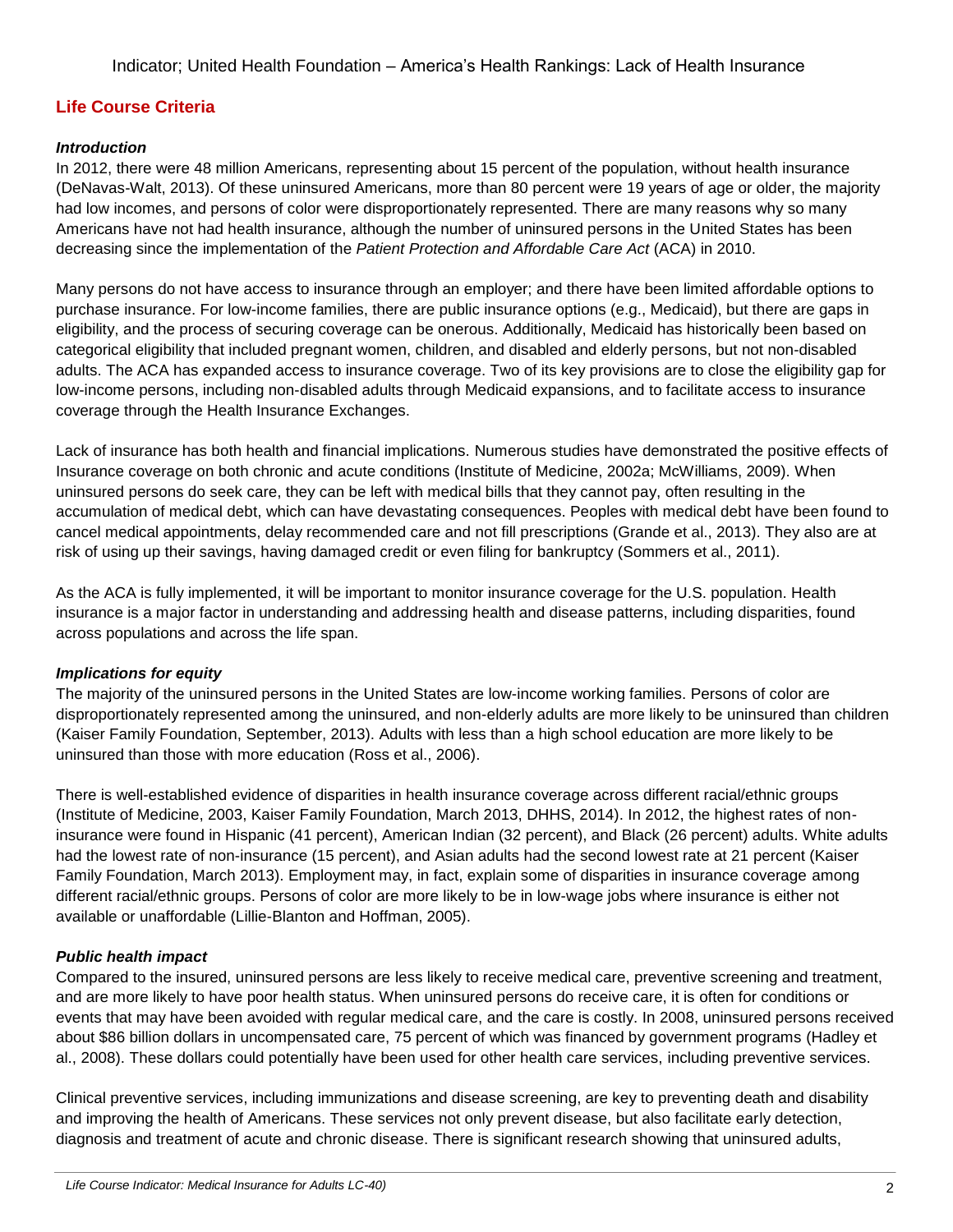compared to insured adults, have less access to preventive health services (Freeman et al. 2008, DeVoe et al., 2003, Schoen et al, 2014, Ayanian et al., 2000). Although there is some debate whether clinical preventive services save money, one analysis showed that greater use of proven preventives services could avoid two million life-years years annually, and an increase in preventive services use to 90 percent could have saved almost \$4 billion dollars in 2006 (Maciocek et al., 2010). Even among higher income persons who lack health insurance, being uninsured has been associated with significantly decreased utilization of recommended cancer screening, cardiovascular risk reduction and diabetes management; increased income did not mitigate the differences (Ross et al., 2006)

Uninsured adults are much more likely to have undiagnosed hypertension, and hypercholesterolemia (Ayanian et al. 2003, Fowler-Brown, 2007), as well as diabetes (Fowler-Brown, 2007). Additionally, uninsured adults with chronic conditions (asthma, cancer, chronic obstructive pulmonary disease, diabetes, heart disease or hypertension) are more likely to say they were unable to receive or had to delay receiving a needed prescription than their insured peers (Wilper et al. 2008); uninsured adults also experience more delays in follow-up care. Use of preventive services has been strongly associated with insurance and a usual provider or source of care (Devoe et al., 2003).

#### *Leverage or realign resources*

Providing health insurance coverage to uninsured Americans is one of the major goals of the ACA. The creation of Health Insurance Exchanges and Medicaid expansions are two of the primary vehicles to accomplish this goal. Currently, there are 27 federally facilitated health exchanges, 17 state-based health exchanges, and seven partnership exchanges. Twenty-seven states and the District of Columbia are implementing Medicaid expansions, two states are engaged in open debates about the expansion, and 21 states have decided not to move forward with Medicaid expansion at this time (Kaiser Family Foundation, September 2014). In the future, more states may opt for Medicaid expansion, thereby expanding coverage to more Americans, including non-disabled adults.

In addition to ensuring that uninsured Americans have access to health insurance coverage, it is also important that they know about their coverage options and the enrollment processes. There are many opportunities at the local, state and federal level to outreach to uninsured persons, and assist them with enrollment, as needed. Health care organizations, schools, advocacy groups, as well as state and federal agencies can pay an important role in assisting uninsured persons to access insurance,

#### *Predict an individual's health and wellness and/or that of their offspring*

Research shows more positive health outcomes for insured adults, compared to uninsured adults. For example, some studies found lower mortality among the insured, compared with insured persons (Wilper, 2008; Freeman et al., 2008, Sommers et al. 2012). Uninsured stroke patients have higher levels of neurological impairment and intracerebral hemorrhage, as well as mortality (Shen and Washington 2007); and uninsured persons diagnosed with cancer have later stage diagnoses (Halpern 2008). Increases in self-reported health status, in which a person reports that their health is very good or excellent, also have been found among the insured, compared with the uninsured (Sommers et al. 2012). In a study in Oregon where a trial expansion of Medicaid allowed a randomly selected group of uninsured low-income adults to enroll in Medicaid, coverage was then associated with decreased incidence of positive screens for depression (Baicker et al., 2013).

Growing up in a household with uninsured members can also have some adverse consequences. A 2002 Institute of Medicine report concluded that the financial, physical, and emotional well-being of all members of a family may be adversely affected if any family member lacks coverage, and that, for children, these effects can last into adulthood (Institute of Medicine, 2002b).

#### **Data Criteria**

#### *Data availability*

U.S. Census Bureau data are collected through three surveys: the CPS ASEC and the ACS. This indicator sources data from the CPS ASEC and insurance status can be obtained for the nation, all 50 states, District of Columbia, and Puerto Rico. Both CPS ASEC and ACS are collected annually; those wishing to analyze the data at a geographic level more granular than the state level can access county and neighborhood census tract level data via advanced search of the American Fact Finder.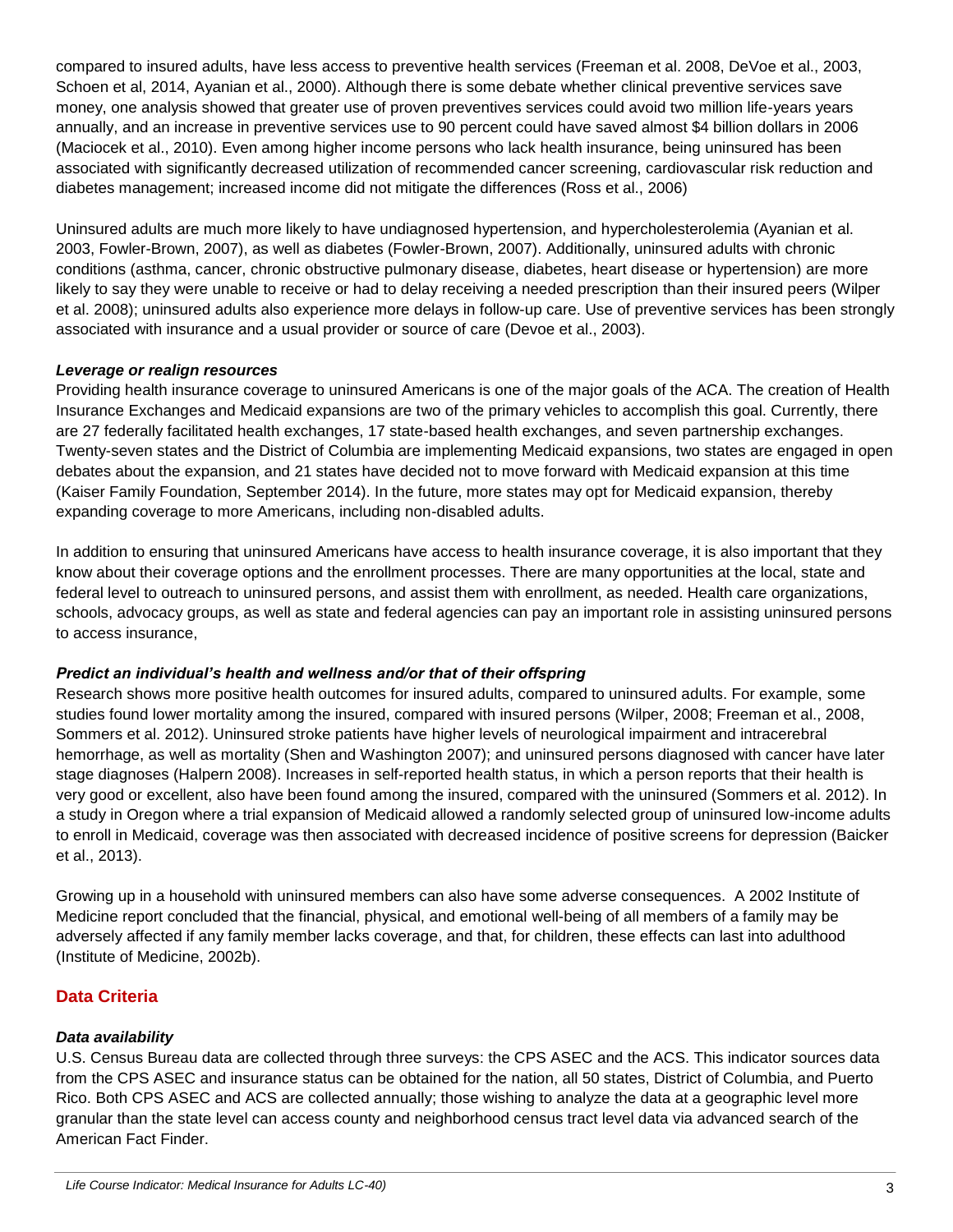#### *Data quality*

The CPS sample is based on the civilian noninstitutional population of the United States and is located in 792 sample areas comprising 2,007 counties and independent cities with coverage in every state and in the District of Columbia (U.S. Census 2013). According to the ASEC documentation, approximately 98,100 housing units were in sample for the ASEC, including the basic CPS sample in 2013. Of the approximately 83,200 housing units that were eligible for interview, about 75,500 interviews were obtained (U.S. Department of Commerce 2013). The additional sample for the ASEC provides more reliable data for Hispanic households, non-Hispanic minority households, and non-Hispanic White households with children 18 years or younger (U.S. Department of Commerce 2013).

The final weight for the ASEC supplement, which is the product of several adjustments, is used to produce population estimates for the various items covered in the regular monthly CPS. This weight is constructed from the basic weight for each person, which represents the probability of selection for the survey, and adjusted for special sampling situations and failure to obtain interviews from eligible households (U.S. Census 2013).

Studies examining changes in insurance coverage and changes in insurance coverage for children used CPS data by analyzing the verified and unverified CPS data (Holahan & Pohl, 2002; Blewett, Davern, & Rodin, 2004). A study that used the CPS data to examine the economic conditions and health insurance coverage, stating that the CPS is the most frequent cited national survey on American health insurance (Holahan & Cook, 2005). It has been debatable about whether the CPS is measuring the uninsured for an entire year or reflect the uninsured at a point in time and whether enrollment is under or overstated for Medicaid and the uninsured (Holahan & Cook, 2005).

According to the Census Bureau, the CPS ASEC is mainly useful for examining timely estimates of the insured and uninsured population at the national level and can be used for state-level estimates, trends, and differences (through multiyear averages). The large sampling errors of state-level data limit its usefulness; when examining state level data and trends from the CPS ASEC, the Census Bureau recommends using CPS ASEC non-overlapping two-year averages for time periods that include years prior to 2008 (U.S. Department of Commerce 2013). Despite these limitations, the CPS ASEC is the most widely used source of data on health insurance coverage in the United States, with a consistent time series of estimates from 1999.

#### *Simplicity of indicator*

Measuring and explaining the indicator is straightforward. The data include the proportions of the population who are insured and uninsured by various characteristics. It is easy and simple to explain the importance of insurance coverage. Health insurance coverage is important to have throughout the course of life to allow people to access medical care for preventive services in order to reduce the rate of morbidity and mortality in infants, children, adolescents and adults. Having access to care at an early age would improve health that can expand to adulthood. Medical insurance coverage has been a common focus for professionals and communities especially with the introduction of the ACA.

## **References**

Ayanian, J.Z. Weissman, J.S., Schneider, E.C., et al. (2000). Unmet health needs of uninsured adults in the United States. JAMA 284(16): 2061-2069.

Ayanian, J.Z., Zaslavsky, A.M., Weissmann, J.S., et al. (2003). Undiagnosed hypertension and hypercholesterolemia among uninsured and insured adults in the Third National Health and Nutrition Examination Survey. American Journal of Public Health. 93: 2051-2054.

Baicker, K., Taubman, S.L., Allen, H.L. et al. (2013). The Oregon Experiment – Effects of Medicaid on clinical Outcomes. The New England Journal of Medicine 368(18): 1713-1722.

DeNavas-Walt, C., Proctor, B.D., Smith, J.C. U.S. Census Bureau, (2013) Current Populations Reports, P60-265. Income, Poverty, and Health Insurance Coverage in the United States: 2012, U.S. Government Printing Office, Washington, DC.

Devoe, J.E., Fryer, G.E. Philips, R., et al. (2003). Receipt of Preventive Care Among Adults: Insurance Status and Usual Source of Care. American Journal of Public Health 93(5): 786-791.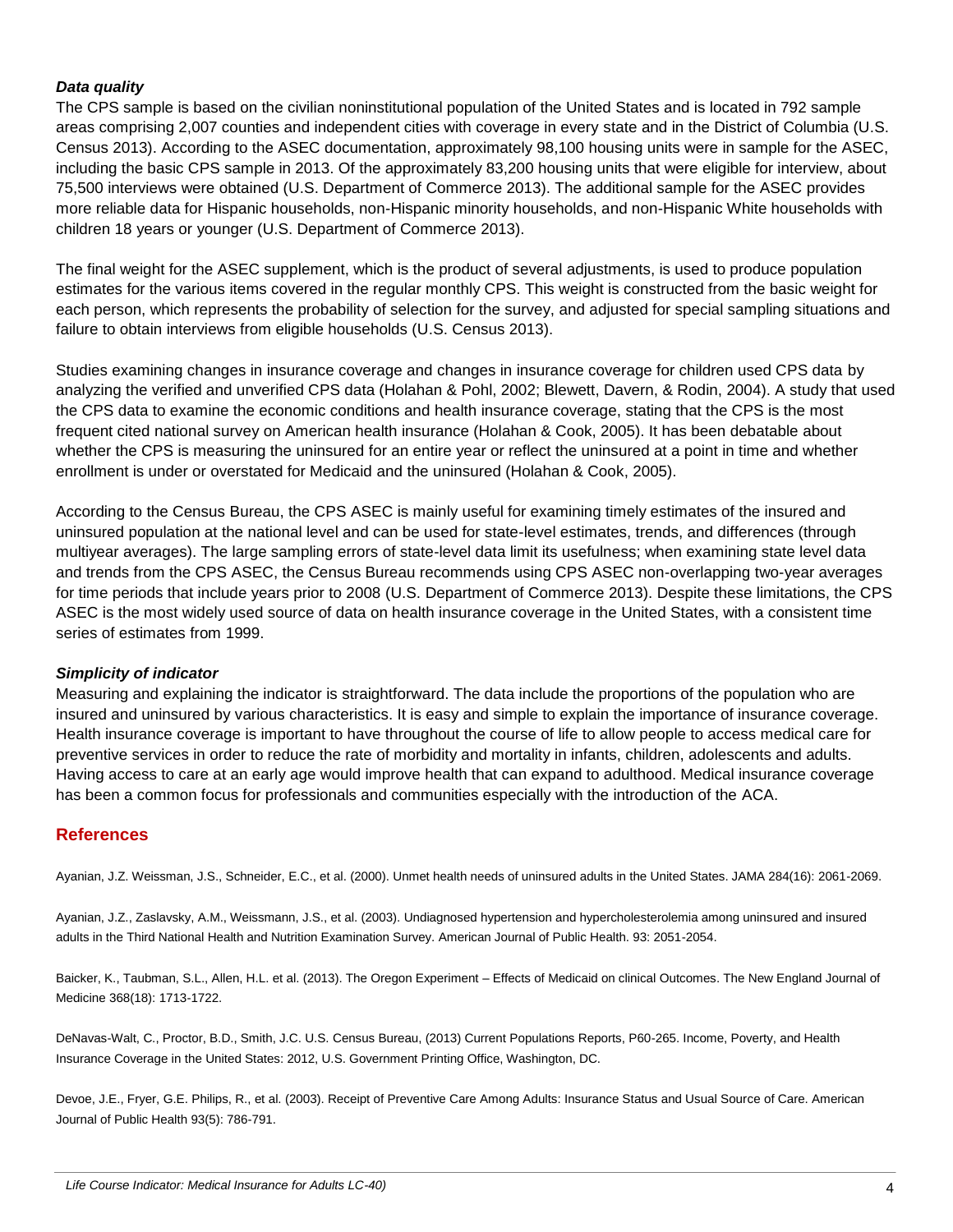Fowler-Brown, A., Corbie-Smith, G., Garrett, j., et al. (2007). Risk of cardiovascular events and death – does insurance matter? Journal of General Internal Medicine. 22: 502-507.

Freeman, J.D., Kadiyala, S., Bell, J.F., et al. (2008). The causal effect of health insurance on utilization and outcomes in adults. Medical Care 46(10): 1023-1032.

Grande, D., Barg, F.K., Johnson, S., Cannuscio, C.C. (2003). Life Disruptions for Midlife and Older Adults with High Out-of-Pocket Health Expenditures. Annals of Family Medicine. 11(1): 37-42.

Hadley, J., Holahan, J., Coughlin, T., Miller, D. (2008). Covering the uninsured in 2008: current costs, sources of payment, and incremental costs, Health Affairs. 27(5): w399-w415 (published online August 25, 2008).

Holahan, J., Cook, A. (2005). Changes in Economic Conditions and Health Insurance Coverage. Health Affairs, 498-508.

Holahan, J., Pohl, M.B. (2002). Changes in Insurance Coverage: 1994-2000 and Beyond. Health Affairs, 162-171.

Institute of Medicine. (2002a). Care Without Coverage: Too Little, Too Late. Washington, DC: National Academy Press.

Institute of Medicine. (2002b). Health Insurance Is a Family Matter. Committee on the Consequences of the Uninsured. Washington DC: National Academy Press.

Institute of Medicine. (2003). Unequal Treatment: Confronting Racial and Ethnic Disparities in Healthcare. Smedley, B.D., Stith, A.Y., Nelson, A.R., Editors. Washington, D.C.: The National Academy Press.

The Kaiser Family Foundation. (March 2013) Kaiser Commission on Medicaid and Uninsured – Key Facts. Health Coverage by Race and Ethnicity: The Potential Impact of the Affordable Care Act.

The Kaiser Family Foundation. (September 2013) Kaiser Commission on Medicaid and Uninsured – Key Facts about the Uninsured Population.

The Kaiser Family Foundation (September 2014). State Decisions on Health Insurance Marketplaces and the Medicaid Expansion. Available at: http://kff.org/health-reform/state-indicator/state-decisions-for-creating-health-insurance-exchanges-and-expanding-medicaid. Retrieved: September 5, 2014.

Lillie-Blanton M., Hoffman C. (2005). The Role of Health Insurance Coverage in Reducing Racial/Ethnic Disparities in Health Care. Health Affairs 24(2): 398-408.

McWilliams, J.M. (2009). Health Consequences of Uninsurance among Adults in the United States: Recent Evidence and Implications. Milbank Quarterly. 87(2): 443-494.

Ross, J.S., Bradley, E.H., Busch, S.H. (2006). Use of Health Care Services by Lower-Income and Higher-Income Uninsured Adults. JAMA 295: 2027- 2036.

Schoen, C., Hayes, S.L., Radely, D.C., Collins, S.R. (2014). Access to Primary and Preventive Health Care Across States Prior to the Coverage Expansions of the Affordable Care Act. Commonwealth Fund Issues Brief.

Shen, J.J., Washington, E.L. (2007). Disparities in outcomes among patients with stroke associated with insurance status. Stroke. 38: 1010-1016. +

Sommers, A., Cunningham, P.J. (2011). Medical Bill Problems Steady for U.S. Families, 2007-2010. Tracking Report. Results from the Health Tracking Household Survey #28. Center for Studying Health Systems Change.

Sommers, B.D., Baicker, K., Epstein, A.M. (2012). Mortality and Access to Care among Adults after State Medicaid Expansions. The New England Journal of Medicine 367(11): 1025-1034.